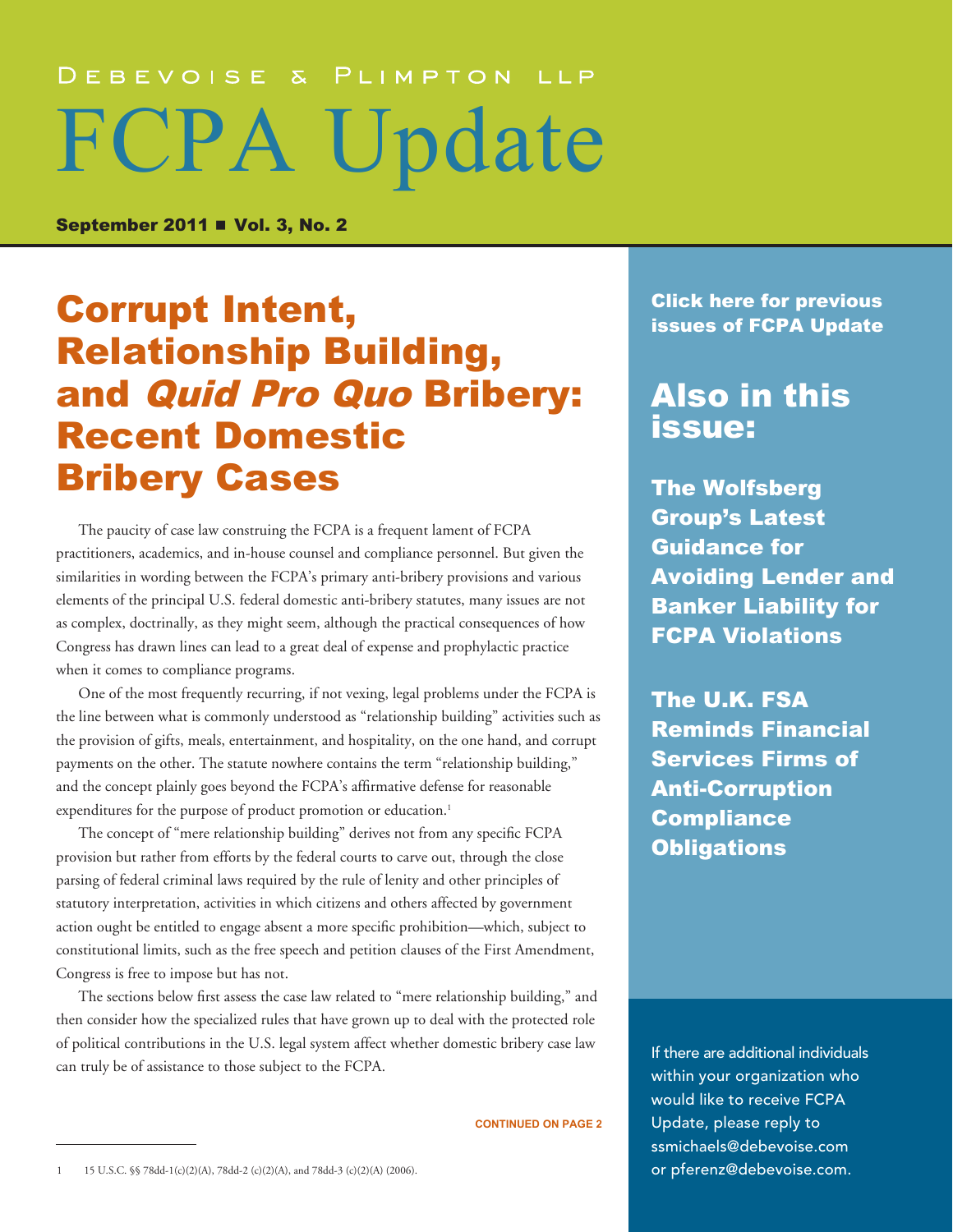#### Recent Domestic Bribery Cases **n** Continued from page 1

#### **The** *Sun-Diamond* **Decision and the Law of Relationship Building**

The notion of "mere relationship building" was most clearly articulated over a decade ago by the Supreme Court in *United States v. Sun-Diamond Growers of California*. 2 In *Sun-Diamond Growers*, the Court held that, to prove a violation of the federal anti-gratuity statute, the government was required to prove more than that the defendant intended "to build a reservoir of goodwill that might ultimately affect one or more of a multitude of unspecified acts, now and in the future," and that, to prove an illegal gratuity, the gratuity had to be shown to have been linked to a *specific* official act.3 Among other things, the Court held that Congress did not intend to criminalize "token gifts to the President based on his official position and not linked to any identifiable act—such as replica jerseys given by championship sports teams each year during ceremonial White House visits," or "a high school principal's gift of a school baseball cap to the Secretary of Education, by reason of his office, on the occasion of the latter's visit to the school."4 The Court took umbrage that the Solicitor General argued in support of broader jury instructions that a "complimentary lunch" provided by a group of farmers to the Secretary of Agriculture "in conjunction with his speech to the farmers concerning

various matters of USDA policy—so long as the Secretary had before him, or had in prospect, matters affecting the farmers" could violate the anti-gratuities law.5

In setting out these limits to the gratuities statute, 18 U.S.C. § 201(c)(1) (A), the Court observed that the general domestic anti-bribery prohibition contained in 18 U.S.C. § 201(b) requires "intent 'to influence' an official act or 'to be influenced' in an official act"—"[i]n other words, for bribery there must be a *quid pro quo*—a specific intent to give or receive something of value *in exchange* for an official act."6

Lower courts addressing criminal domestic bribery issues since *Sun-Diamond* have focused on this *quid pro quo* language to distinguish between innocent relationship-building activities and *quid pro quo* transactions. In addressing the general anti-bribery statute, 18 U.S.C. § 201(c), discussed explicitly in *Sun-Diamond*, the courts of appeals have devised a number of rules or factors to help distinguish innocent relationship-building activities from corrupt criminal transactions or attempts.

Among the most recent of these cases was *United States v. Kohring*, 7 in which the Ninth Circuit earlier this year held that if monies and things provided to an Alaska state representative had in fact been given out of "friendship or pity" the jury would not have been permitted to convict, and that evidentiary decisions contrary to that

**CONTINUED ON PAGE 3**

5 *Id.* at 407.

7 *United States v. Kohring*, 637 F.3d 895 (9th Cir. 2011) (cash payments to state representative for daughter's Girl Scout uniform and to put money in Easter eggs for daughter's Easter egg hunt).

#### FCPA Update

FCPA Update is a publication of Debevoise & Plimpton LLP

919 Third Avenue New York, New York 10022 +1 212 909 6000 www.debevoise.com

Washington, D.C. +1 202 383 8000

London

Moscow +7 495 956 3858

+44 20 7786 9000 Paris +33 1 40 73 12 12

Hong Kong +852 2160 9800

Shanghai +86 21 5047 1800

 Frankfurt +49 69 2097 5000

Paul R. Berger Co-Editor-in-Chief +1 202 383 8090 prberger@debevoise.com

Sean Hecker Associate Editor +1 212 909 6052 shecker@debevoise.com

Erik C. Bierbauer Deputy Managing Editor +1 212 909 6793 ecbierbauer@debevoise.com

David M. Fuhr Deputy Managing Editor +1 202 383 8153 dmfuhr@debevoise.com

Elizabeth A. Kostrzewa Assistant Editor +1 212 909 6853

Bruce E. Yannett Co-Editor-in-Chief +1 212 909 6495 beyannett@debevoise.com

Steven S. Michaels Managing Editor +1 212 909 7265 ssmichaels@debevoise.com

Erin W. Sheehy Deputy Managing Editor +1 202 383 8035 ewsheehy@debevoise.com

Noelle Duarte Grohmann Assistant Editor +1 212 909 6551 ndgrohmann@debevoise.com

Amanda M. Ulrich Assistant Editor +1 212 909 6950 eakostrzewa@debevoise.com amulrich@debevoise.com

Please address inquiries regarding topics covered in this publication to the editors.

All content © 2011 Debevoise & Plimpton LLP. All rights reserved. The articles appearing in this publication provide summary information only and are not intended as legal advice. Readers should seek specific legal advice before taking any action with respect to the matters discussed herein. Any discussion of U.S. Federal tax law contained in these articles was not intended or written to be used, and it cannot be used by any taxpayer, for the purpose of avoiding penalties that may be imposed on the taxpayer under U.S. Federal tax law.

Please note: The URLs in *FCPA Update* are provided with hyperlinks so as to enable readers to gain easy access to cited materials.

<sup>2</sup> *United States v. Sun-Diamond Growers of Cal.*, 526 U.S. 398 (1999).

<sup>3</sup> *Id*. at 405-07, 414.

<sup>4</sup> *Id*. at 406-07.

<sup>6</sup> *Id.* at 404-05. The FCPA contains similar language making corrupt provisions of things of value or offers of same to a foreign official or those acting on their behalf "for the purposes of (i) influencing any act or decision of such foreign official in his official capacity, (ii) inducing such official to do or omit any act or do any act in violation of the lawful duty of such official, or (iii) securing any improper advantage" or "inducing such foreign official to use his influence with a foreign government or instrumentality thereof to affect or influence any act or decision of such government or instrumentality." 15 U.S.C. §§ 78dd-1(a)(1)(A) and (B), 78dd-2(a)(1)(A) and (B), and 78dd-3(a)(1)(A) and (B).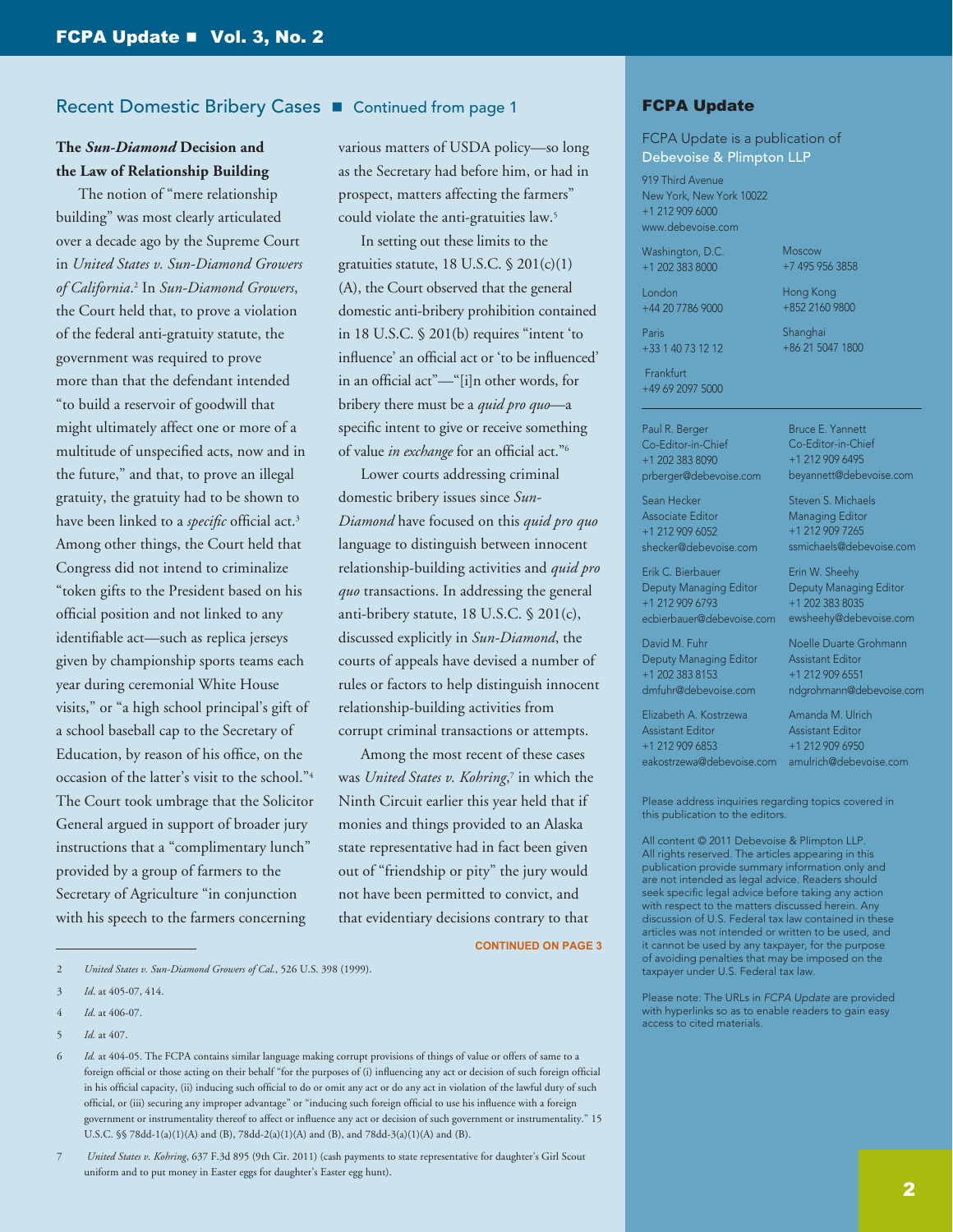#### Recent Domestic Bribery Cases ■ Continued from page 2

rule of decision were prejudicial error.8 In United States v. McNair,<sup>9</sup> a 2010 decision arising out of the notorious bribery cases dealing with waste treatment projects in Jefferson County, Alabama, the Eleventh Circuit held that "[a] finding that a gift was made or accepted with corrupt intent necessarily excludes friendship and good will gifts."10 Among other factors that the Eleventh Circuit has directed fact finders to consider when evaluating the motivation of defendants are (1) whether the gifts were made close in time to official acts alleged to have been undertaken in a *quid pro quo*  relationship; (2) the size of the gifts; and (3) whether there were efforts to conceal the gifts when they were made.<sup>11</sup>

There are some disagreements among the courts of appeals as to the scope of the *quid pro quo* requirement in the area of federal program bribery, prohibited by 18 U.S.C. § 666, with some circuits requiring the same kind of very specific *quid pro*  quo relationship,<sup>12</sup> others holding that the necessary element is proved so long as money was given to an official with a specific intent to reward or influence him or her in his or her official capacity,<sup>13</sup> and still others finding the statute to be satisfied by proof of a

payment in exchange for a commitment to perform official acts as opportunities arise.14 There is no disputing, however, that some sort of *quid pro quo* arrangement, sometimes described as "*quid pro quo* light,"15 must be proved before a defendant may be convicted of domestic bribery.

#### **Do Domestic Bribery Cases Translate? The Role of Money in U.S. Politics**

Long before the Supreme Court raised serious questions about the scope of many political spending limits in its landmark Citizens United decision last year,<sup>16</sup> courts have differentiated *quid pro quo* transactions from political activity, including legitimate campaign contributions. To understand whether these decisions render case law for domestic bribery inapplicable to the FCPA that is, whether unique U.S. considerations create wider latitude for interactions with government officials in the United States than those overseas—it is first necessary to assess the breadth given to campaign activities in domestic bribery cases.

The courts grant political fundraising wide berth under domestic bribery laws. The Ninth Circuit's decision in *United States v. Kohring* distinguished the motive of making a campaign contribution with

the hope of encouraging a candidate to take certain legislative acts on the one hand, from paying a politition with the intent to obtain specific legislative favors on the other. While the first is generally not criminalized under current election law, the later is, the court held.<sup>17</sup>

Similarly, the Fifth Circuit, in addressing the role of *quid pro quo* evidence in a theft of honest services case, *United States v. Whitfield*, 18 reaffirmed that payments made with "some vague expectation of some future benefit" do not suffice to generate criminal bribery liability.19 The Fifth Circuit undertook a comprehensive review of the law dealing with the interaction of campaign contributions and bribery laws, concluding that a specific act need not be identified at the time of payment to satisfy the *quid pro quo* requirement, so long as the parties had agreed on a "specific type" of action (in *Whitfield* itself, judicial decisions of bribed judges).20 The Second Circuit has also characterized the "vague expectation of some future benefit," or "generalized goodwill" or "favor," as legal lobbying, separate from illegal *quid pro quo* activity.21 The court relied upon *McCormick v. United* 

#### **CONTINUED ON PAGE 4**

14 *United States v. Ganim*, 510 F.3d 134, 142-43, 147 (2d Cir. 2007).

- 16 *Citizens United v. Fed. Election Comm'n*, 558 U.S. \_\_, 130 S. Ct. 876 (2010).
- 17 *United States v. Kohring*, 637 F.3d 895, 909 (9th Cir. 2011).
- 18 *United States v. Whitfield*, 590 F.3d 325 (5th Cir. 2009) (substantial unsecured loans to state judicial candidates).
- 19 *Id*. at 349, 354.
- 20 *Id*. at 350.

<sup>8</sup> *Id*. at 912.

<sup>9</sup> *United States v. McNair*, 605 F.3d 1152 (11th Cir. 2010) (benefits to county officials consisting of *inter alia*, cash payments; purchases of materials and labor to expand and improve an official's photography studio; construction of an official's 3,000-sqaure foot retirement home; cruise vacation; landscaping and construction of patio at an official's home; vacation condominium; Disney World and casino vacations; goods, services, and materials to renovate official's home; and interest-free loans to purchase land).

<sup>10</sup> *Id*. at 1195.

<sup>11</sup> *Id*. at 1196-97.

<sup>12</sup> *E.g., United States v. Jennings*, 160 F.3d 1006, 1014 (4th Cir. 1998).

<sup>13</sup> *E.g., McNair*, 605 F.3d at 1188 (11th Cir. 2010); *United States v. Abbey*, 560 F.3d 513, 520 (6th Cir. 2009); *United States v. Gee*, 432 F.3d 713, 714-15 (7th Cir. 2005).

<sup>15</sup> *McNair*, 605 F.3d at 1188 n.41.

<sup>21</sup> *United States v. Ganim*, 510 F.3d 134, 149 (2d Cir. 2007) (mayor received kickbacks totaling over \$500,000 in cash, meals, clothing, wine, and home renovations).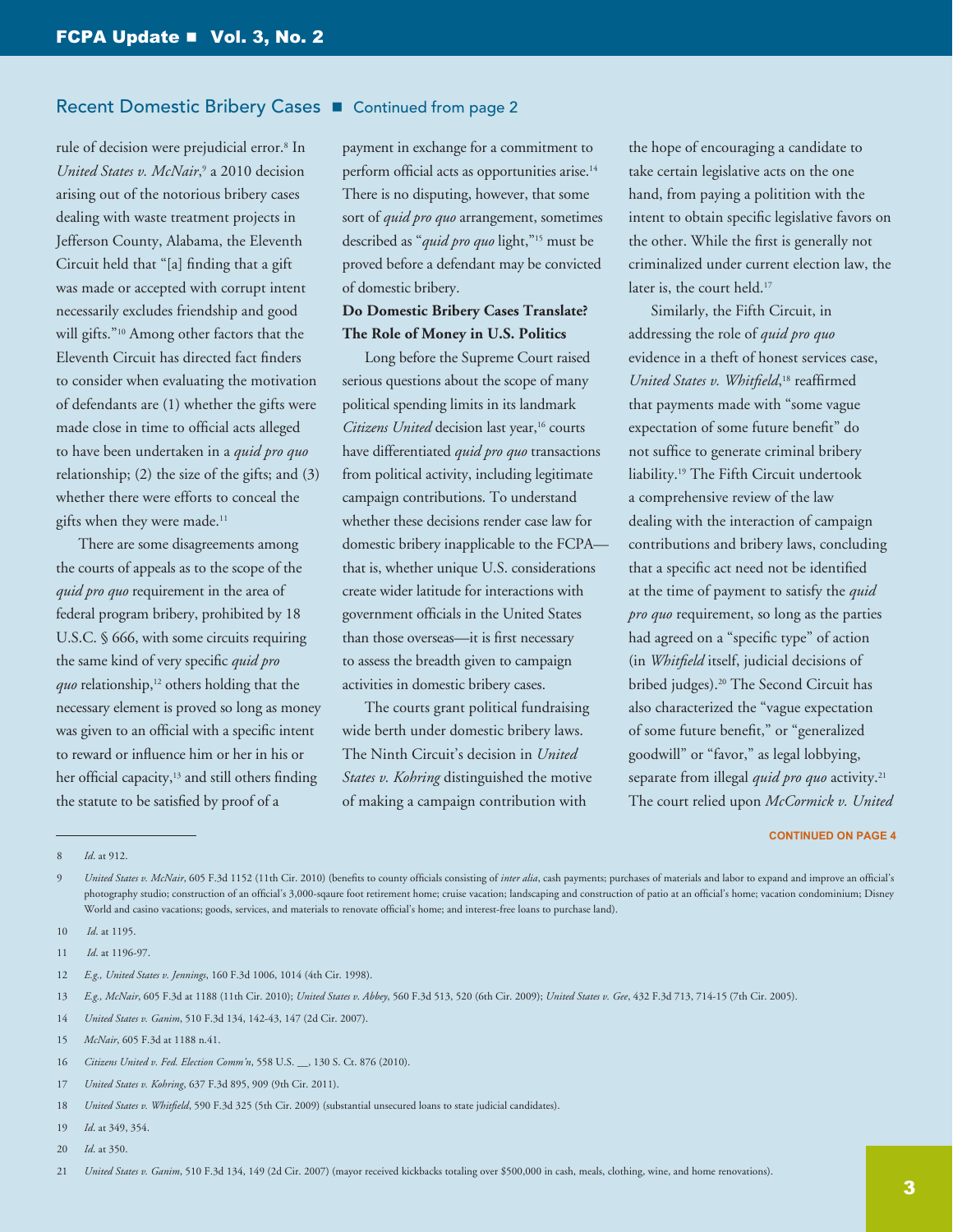#### Recent Domestic Bribery Cases  $\blacksquare$  Continued from page 3

*States* for the proposition that political contributions are treated differently from other types of payments due to their U.S. constitutional stature.<sup>22</sup>

Most recently, in *United States v. Siegelman*, 23 the Eleventh Circuit distinguished between a "generalized expectation of some future favorable action" and the giving of a campaign donation in return for a "specific official action."24 This recent decision illustrates how courts draw the line between lawful contributions given in a one-sided hope that positive treatment of some kind will result, on the one hand, and illegal *quid pro quo* bribery, on the other. While holding that there must be proof beyond a reasonable doubt that there was an "explicit" *quid pro quo* arrangement,<sup>25</sup> the Eleventh Circuit noted, however, that the explicit agreement need not be "express," relying on language in Justice Kennedy's concurring opinion in *Evans v. United States*. 26 The agreement must relate to some specific official action, though it need not be "memorialized in a writing, or even . . . be overheard by a third party."27

These decisions, at bottom, recognize that relationship-building is not necessarily limited to providing small gifts or a simple free meal. It is the agreement*—the quid pro quo*—that is critical.

That campaign contributions have an important and well-recognized role in

American politics, but might not elsewhere, does not detract from the central point that "relationship building" activities under both the FCPA and domestic bribery law can conceivably extend well beyond token gestures. The fact that a particular size or kind of campaign contribution that is lawful in the United States might not be lawful in another country, and *vice versa*, can certainly be relevant to how a transaction is scrutinized. In that sense, the precise results of cases under domestic bribery law might not always translate fully to those arising under the FCPA, in light of differing methods countries use to fund popular election campaigns or other campaigns for office. But this need to look at the context of payments is no more than another example of the rule that "no holding can be broader than the facts before the court," and that it is the "reasoning" of the Supreme Court's decisions that is ultimately controlling.<sup>28</sup>

That "reasoning" here is that the thrust of the relationship building cases under domestic bribery law—that genuine relationship building activities that do not encompass *quid pro quo* arrangements are lawful should apply to cases under the FCPA. This is compelled by the substantial and relevant similarities of the language of the FCPA to that of domestic bribery laws, as well as the presumption that requires statutes with extraterritorial application to be narrowly

construed.29 Although Congress could have imposed a higher standard of conduct visà-vis foreign officials than vis-à-vis officials of its own government, there is no evidence Congress did so in the FCPA. The lack of an anti-gratuity provision in the FCPA that mirrors the domestic anti-gratuity law only confirms that non-*quid pro quo* relationship building is lawful under the FCPA.

Accordingly, under the FCPA, so long as there is no *quid pro quo* arrangement, the fact that a payment or benefit represents more than the cost of a baseball cap bearing a corporate logo should not be determinative. Just as inkind and monetary political contributions given without a specific expectation that legislative favors will be given in return can represent many thousands of dollars in value—particularly given the practice in federal campaigns of lawful "bundling," wherein particular individuals organize and motivate large groups of donors independently to donate to a campaign—payments and benefits need not be minimal to qualify as relationship building activities.30 To be sure, the closer a company can get to the baseball cap analogy, the lower the enforcement risk, which is why strong compliance programs emphasize that gifts to foreign officials should be modest in value and branded with a company logo if at all feasible. But

**CONTINUED ON PAGE 5**

<sup>22</sup> *McCormick v. United States*, 500 U.S. 257, 273-74 (1991) (requiring proof in a Hobbs Act case of federal extortion under color of official right of an express promise when payments are made "in the form of campaign contributions," but explicitly refraining from deciding whether a showing of a quid pro quo must be made "in other contexts").

<sup>23</sup> *United States v. Siegelman*, 640 F.3d 1159 (11th Cir. 2011) (\$500,000 in contributions to Alabama governor's campaign).

<sup>24</sup> *Id.* at 1171.

<sup>25</sup> *Id.* at 1179.

<sup>26</sup> *Evans v. United States*, 504 U.S. 255, 274 (1992) (Kennedy, J., concurring) (noting that agreements based on "winks and nods" are subject to prosecution).

<sup>27</sup> *Siegelman*, 640 F.3d at 1171.

<sup>28</sup> *United States v. Stanley*, 483 U.S. 669, 680-81 (1987).

<sup>29</sup> *See Morrison v. Nat'l Australia Bank Ltd.*, 130 S. Ct. 2869 (2010).

<sup>30</sup> For the distinctions between legitimate bundling and illegitimate straw donations under U.S. federal campaign law, see, *e.g.*, *United States v. Boender*, No. 10-2652, \_\_ F.3d \_\_, 2011 WL 3634163 (7th Cir. Aug. 19, 2011); *United States v. O'Donnell*, 608 F.3d 546 (9th Cir. 2010).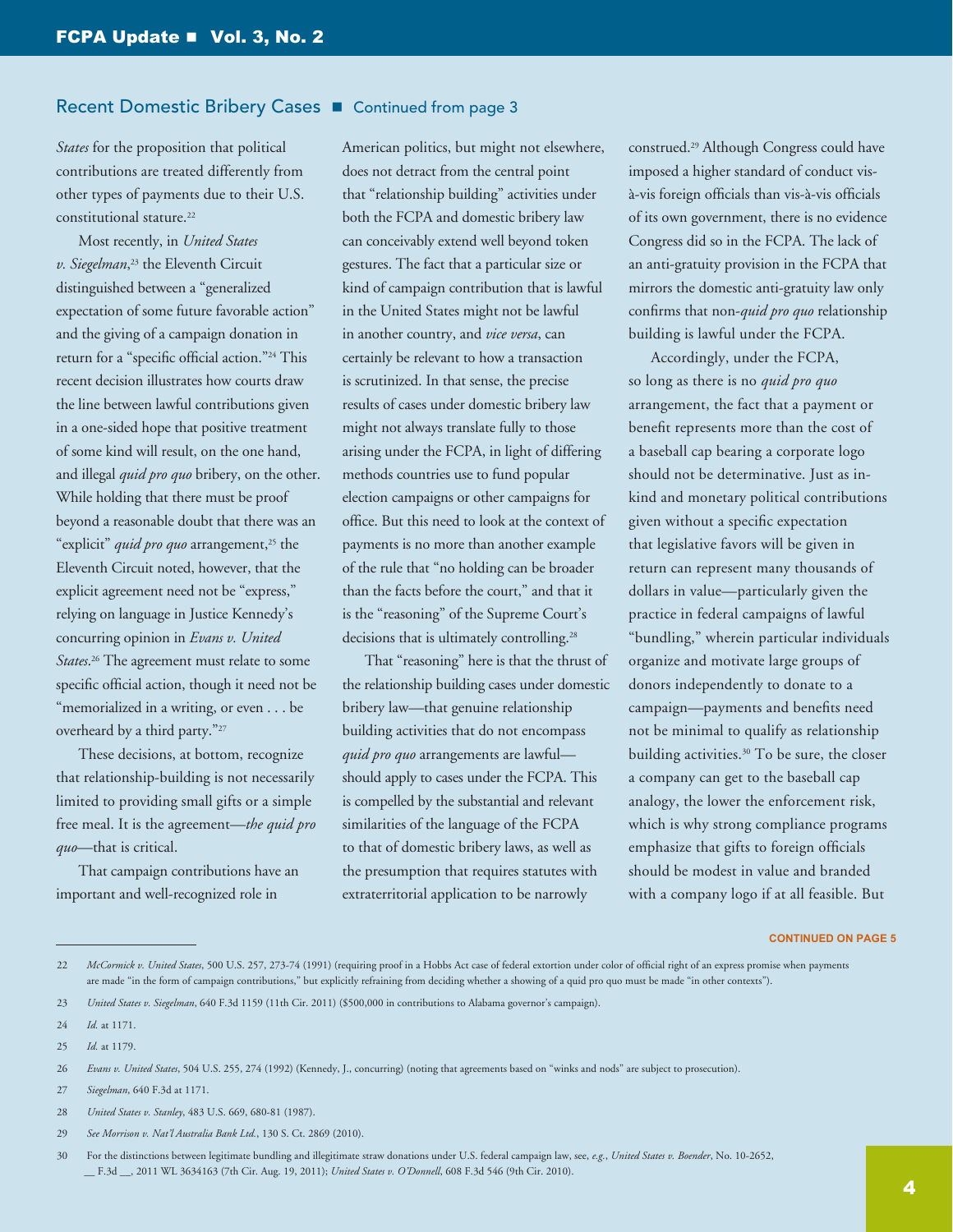#### <span id="page-4-0"></span>Recent Domestic Bribery Cases **n** Continued from page 4

the notion that the value of a baseball cap is a legal ceiling is incorrect.

The key lesson from domestic bribery cases is that it is a subjective fact—intent that matters. Making a payment or providing a benefit to an official, foreign or domestic, with the intent that the official breach his or her duty to his or her employer, the "evil motive" identified in the leading appellate decision on the meaning of corrupt intent under the FCPA, *United States v. Kay*, 31 is the critical touchstone. The size, timing, and, most of all, specific context, of payments, benefits, and offers of same, can take those transfers out of the "relationship building" safe harbor, all depending on the circumstances.

While on the one hand this conclusion means that both domestic bribery and FCPA offenses that depend on the presence of corrupt intent can—and doctrinally should—be judged by a single standard, the fact that the standard can yield different outcomes for similar conduct depending on the precise context inevitably will result in continuing pressure on corporate compliance programs to adopt conservative and administrable limits on conduct that could be construed as "mere relationship building"—at least until Congress or the DOJ provide greater clarity to the scope of FCPA liability.  $\blacksquare$ 

**Bruce E. Yannett Sean Hecker Steven S. Michaels Noelle Duarte Grohmann**

*Bruce E. Yannett and Sean Hecker are partners, Steven S. Michaels is a counsel, and Noelle Duarte Grohmann is an associate in the firm's New York office. They are members of the Litigation Department and White Collar Litigation Practice Group. The authors may be reached at beyannett@ debevoise.com, shecker@debevoise.com, ssmichaels@ debevoise.com, and ndgrohmann@debevoise.com. Full contact details for each author are available at www.debevoise.com. The authors would like to express their gratitude to Debevoise summer associate Jennifer Lim for her assistance on this article.*

31 *United States v. Kay*, 513 F.3d 432, 449-50 (5th Cir. 2007) (bribes to Haitian officials to reduce customs duties and sales taxes on rice imports).

# The Wolfsberg Group's Latest Guidance for Avoiding Lender and Banker Liability for FCPA Violations

On August 18, 2011, the Wolfsberg Group—Banco Santander, Bank of Tokyo Mitsubishi, Barclays, Citigroup, Credit Suisse, Deutsche Bank, Goldman Sachs, HSBC, JPMorgan Chase, Societe General, and UBS—published a 20-page guide entitled "Wolfsberg Anti-Corruption Guidance" ("2011 Wolfsberg Guide") geared to identifying ways member financial institutions can better protect themselves not only against the risk of corruption undertaken for their own accounts, but also against the risk that "their institutions may be misused for the purpose of paying bribes or laundering their proceeds."<sup>1</sup>

The 2011 Wolfsberg Guide by financial institutions may be yet another arrow in the quiver of robust compliance programs. Perhaps more important, the 2011 Wolfsberg Guide's principles targeted against misuse of financial institutions will likely work as an additional deterrent to corrupt behavior by others as well as a source of evidence of misconduct when it occurs.

Despite a landmark decision by the U.S. Supreme Court reinforcing the Court's determination to draw bright-line rules to limit aiding and abetting liability for private securities law violations,<sup>2</sup> financial institutions rightly have perceived that the

legal landscape continues to pose risks of being ensnared in anti-bribery investigations based on the conduct of others—if financial firms whose services are used to facilitate misconduct become sufficiently aware of the improper activity and yet fail to take steps to report it or take other action to remediate.

Indeed, because the very nature of banking laws, from the Bank Secrecy Act to the USA PATRIOT Act,<sup>3</sup> and their "know your customer" and suspicious activity report requirements, banks and other financial institutions are in possession of a significant amount of information and data related to financial transactions.

**CONTINUED ON PAGE 6**

<sup>1</sup> The Wolfsberg Group, "Anti-Corruption Guidance" (Aug. 18, 2011), [http://www.wolfsberg-principles.com/pdf/Wolfsberg%20Anti%20Corruption%20](http://www.wolfsberg-principles.com/pdf/Wolfsberg%20Anti%20Corruption%20
Guidance%20Paper%20August%2018-2011%20(Published).pdf)  [Guidance%20Paper%20August%2018-2011%20\(Published\).pdf.](http://www.wolfsberg-principles.com/pdf/Wolfsberg%20Anti%20Corruption%20
Guidance%20Paper%20August%2018-2011%20(Published).pdf)

<sup>2</sup> *See Janus Capital Group, Inc. v. First Derivative Traders*, 131 S. Ct. 2296 (June 13, 2011).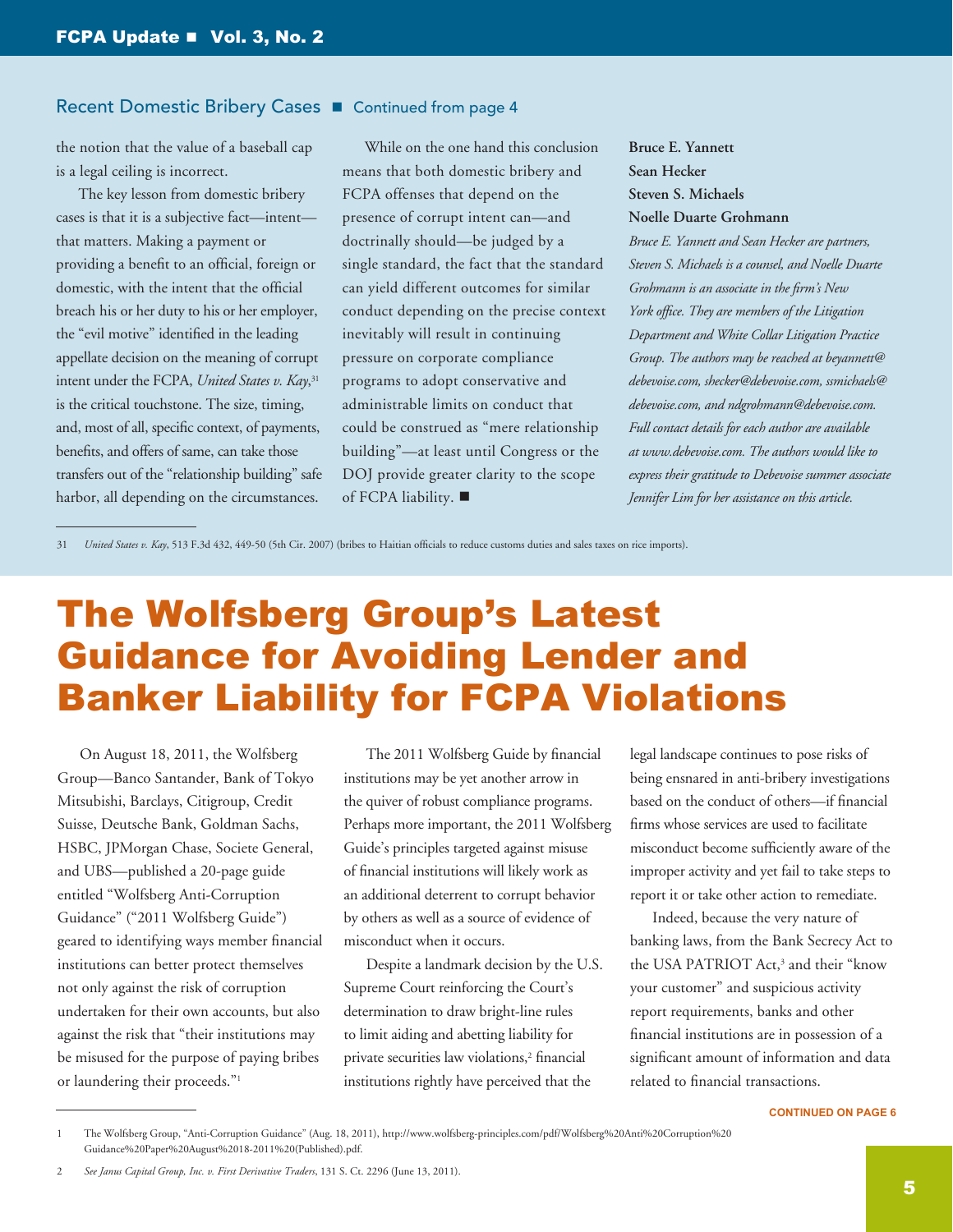#### Liability for FCPA Violations **n** Continued from page 5

The resulting risks of being ensnared in misconduct if compliance resources are not properly applied are daunting.

Moreover, the U.S. government's broad use of the "agency" language of the FCPA's primary anti-bribery provisions, as well as its ability to pursue potential civil and criminal aiding-and-abetting charges, and to bring actions against unaffiliated companies alleged to have acted at the behest of or in support of others,<sup>4</sup> mean that financial services firms have much to gain by implementing robust programs for overseeing, escalating, and reporting customer misconduct or evidence that meets the test for the issuance of suspicious activity reports.

Although the 2011 Wolfsberg Guide contains many of the same provisions of the February 2007 Wolfsberg Statement Against Corruption ("2007 Statement"),<sup>5</sup> the 2011 Wolfsberg Guide contains significant new language consistent with other anti-corruption compliance guidance by the Organisation for Economic Cooperation and Development ("OECD"), Committee of Sponsoring Organizations of the Treadway Commission ("COSO"), and other non-governmental organizations

urging member organizations to (1) ensure senior management commitment to the company's anti-corruption program; (2) utilize periodic risk assessments to assure that the compliance program is geared to address the risks and issues genuinely faced by the company; (3) establish a control environment to assure that compliance standards are followed; as well as (4) monitor and review compliance to address any deviations and needs for remediation.6 This new language as well as additional commentary puts significant new compliance flesh on the bones of the 2007 Statement.

The 2011 Wolfsberg Guide also reiterates risk areas that were anticipated in the 2007 statement, including private banking, project finance and export credits, as well as retail banking, in each case identifying for the particular banking function risk factors, red flags, and risk mitigation strategies.7 Among the various red flags, one stands out for every kind of transaction—the flow of substantial cash amounts through accounts that are not consistent with the types of transactions contemplated by the account opening due diligence or expectations of the market

role played by a customer or its transferee.<sup>8</sup> The presence of politically-exposed-persons ("PEPs"), country risk, industry risk, and the presence of intermediaries in payment procedures are also highlighted in the 2011 Wolfsberg Guide.9 Although many of these red flags were identified in the 2007 Statement, the 2011 Wolfsberg Guide's emphasis on the devotion of resources to the four pillars of strong compliance programs, noted above, is a change that member institutions as well as other firms seeking to implement best practices will need to consider as they formulate their budgets related to anti-corruption compliance tasks.  $\blacksquare$ 

#### **Paul R. Berger Amanda M. Ulrich**

*Paul R. Berger is a partner in the firm's Washington D.C. office, and Amanda M. Ulrich is an associate in the firm's New York office. They are members of the Litigation Department and White Collar Litigation Practice Group. The authors may be reached at prberger@debevoise.com and amulrich@ debevoise.com. Full contact details for each author are available at www.debevoise.com.* 

- 8 *Id.*
- 9 *Id.*

<sup>3</sup> For a comprehensive pre-Dodd-Frank Act review of "know your customer" and related compliance requirements imposed by federal banking laws, *see* Paul L. Lee, USA PATRIOT ACT REQUIREMENTS FOR FOREIGN BANKS (4th Ed. 2007) (Matthew Bender). Although the Dodd-Frank Act does not contain any express statutory provisions creating anti-money laundering ("AML") obligations for banks and their affiliates, it may still have some impact on AML reporting requirements. The Act dismantled the Office of Thrift Supervision ("OTS") and transferred its oversight responsibilities to the Federal Reserve Bank (the "Fed"). Dodd Frank Wall Street Reform and Consumer Protection Act of 2009, Pub. L. 111-203, 124 Stat. 1376, § 312(B) (2010). Under the supervision of OTS, certain entities were not required to file suspicious activity reports. The Fed has broader AML requirements than the OTS did, and so, under the supervision of the Fed—assuming it applies its policies consistently—such entities will likely now have to file suspicious activity reports. See, e.g., 12 C.F.R. § 208.62 (Jan. 1, 2010); Federal Reserve Bank, Annual Report 2010 (July 2010), http://www.federalreserve.gov/publications/annual-report/2010-banking-supervision-regulation.htm#3.

<sup>4</sup> 78 U.S.C. §§ 78dd-1(a)(1), 78dd-2(a)(1), and 78dd-3-(a)(1); *see SEC v. Panalpina, Inc.*, No. 4:10-CV-4334, Complaint at ¶*¶* 12-53, (S.D. Tex. filed Nov. 4, 2010) ("agency" theory of FCPA liability); *id.* at ¶¶ 54-60 (aiding and abetting civil FCPA liability); *see also SEC v. Monty Fu*, No. 1:07 Civ. 01735, Complaint ¶¶ 25-29 (D.D.C. filed Sept. 28, 2007); 5 U.S.C. § 78t (civil aiding and abetting and control person liability). Although the D.C. Circuit has held, in a related context (under the International Traffic in Arms ("ITAR") regulations) that criminal aiding and abetting charges are not available for conduct that is extraterritorial in nature, *see United States v. Yakou*, 428 F.3d 241 (D.C. Cir. 2005), that has not deterred the U.S. Department of Justice ("DOJ") from bringing criminal aiding and abetting charges in the FCPA context, *see United States v. JGC Corp., No. 11-00260* (S.D. Tex. 2011); *United States v. Snamprogetti Netherlands B.V.*, No. 10-cr-460 (S.D. Tex. 2010), as well as, of course many cases based on allegations of conspiracy. *See, e.g.*, DOJ Press Rel. No. 10-360, Daimler AG and Three Subsidiaries Resolve Foreign Corrupt Practices Act allegations and Agree to Pay \$93.6 Million in Criminal Penalties; Combined Criminal and Civil Penalties of \$185 Million to be Paid (Apr. 1, 2010), <http://www.justice.gov/opa/pr/2010/April/10-crm-360.html>.

<sup>5</sup> The Wolfsberg Group, "Statement Against Corruption" (Feb. 2007), [http://www.wolfsberg-principles.com/pdf/statement\\_against\\_corruption\\_02-2007.pdf](http://www.wolfsberg-principles.com/pdf/statement_against_corruption_02-2007.pdf).

<sup>6</sup> Wolfsberg 2011 Statement at 2-3, note 1, *supra.*

<sup>7</sup> *Id.* at 17-20.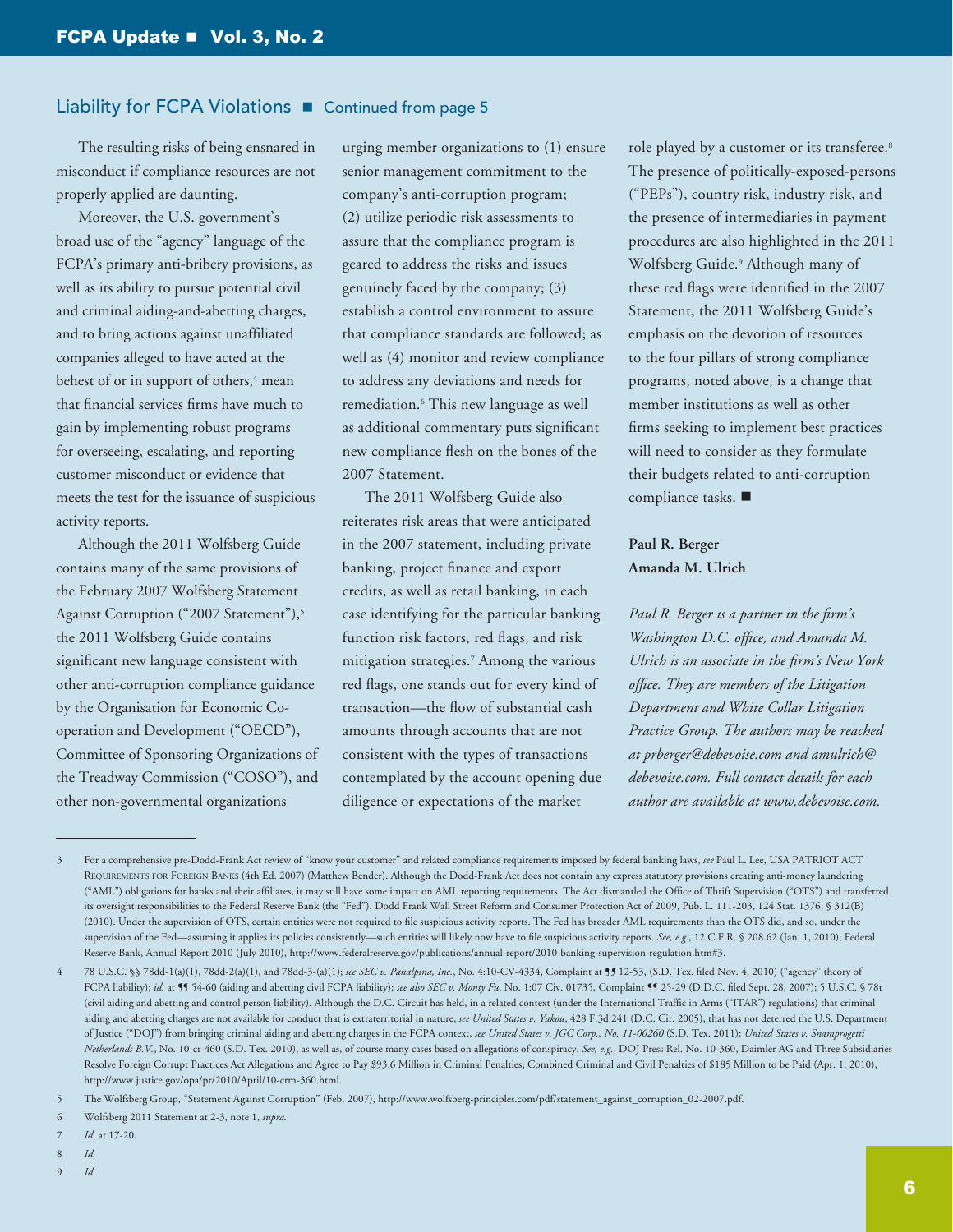### <span id="page-6-0"></span>The U.K. FSA Reminds Financial Services Firms of Anti-Corruption Compliance Obligations

In the wake of the substantial publicity over the past six months regarding the coming into force of the U.K. Bribery Act ("UKBA"), the U.K. Financial Services Authority ("FSA") in its September 2011 monthly Financial Crime Newsletter<sup>1</sup> reminded firms subject to its regulatory authority that adequate internal controls reasonably designed to prevent bribery of non-U.K. officials are not just an affirmative defense to the UKBA's so-called corporate offense,2 but an affirmative requirement for all firms authorized by the FSA in accordance with the Financial Services and Markets Act of 2000 ("FSMA").<sup>3</sup> In a short note, the FSA reminded FSA-authorized firms that underlying acts of making corrupt payments or an offer to make corrupt payments need not exist for a company to be subject to regulatory action for lacking sufficient anti-bribery internal controls.<sup>4</sup> The entirety of the note is reprinted below:

Corruption and bribery are criminal offences under the Bribery Act 2010, which came into force on 1 July 2011. The Act consolidated and replaced previous anti-corruption legislation and introduced a new offence of commercial organisations failing to prevent bribery. Firms have a full defence for this offence if they can show that they had adequate procedures designed to prevent bribery. The Government has published guidance on these procedures.

The FSA does not enforce the Bribery Act. FSMA-authorised firms are under a separate, regulatory obligation to identify and assess corruption risk and to put in place and maintain policies and processes to mitigate corruption risk. We can take regulatory action against firms who fail adequately to address corruption risk; we do not need to find evidence of corruption to take action against a firm.

We have consolidated our expectations of firms' anti-bribery and corruption systems and controls in Chapter 7 of our proposed *Financial Crime: a Guide for Firms.* Our Guide is consistent with, but separate from, the Government's Bribery Act guidance. This is because the scope of the Bribery Act is different from our rules and Principles; firms should

bear this in mind when reviewing the adequacy of their anti-corruption policies and procedures.5

Like the statutorily-independent internal controls provisions of the FCPA,<sup>6</sup> the internal controls requirements administered by the FSA carry significant potential risks to firms that are insufficiently attentive to anti-corruption risks. The FSA has illustrated its intention to address cases in which anti-bribery controls were deficient or lacking, even though it acknowledged, at least implicitly, that evidence of otherwise actionable bribery was not present.7

The FSA's reminder of its role in antibribery compliance follows in the wake of its lengthy May 2010 report entitled "Anti-Bribery and Corruption in Commercial Insurance Broking," which identified a number of recurring practices and compliance sore spots in the insurance broking industry that gave rise to concern,<sup>8</sup> including failure to conduct sufficient risk assessments in connection with the overall management and resourcing of anti-corruption compliance programs, over-reliance on market perceptions of and lack of sufficient due diligence and oversight of third parties in

#### **CONTINUED ON PAGE 8**

<sup>1</sup> U.K. FSA, "The FSA and the Bribery Act," *Financial Crime Newsletter*, No. 15 (Sept. 2011) (hereinafter "FSA Newsletter No. 15"), [http://www.fsa.gov.uk/pubs/newsletters/](http://www.fsa.gov.uk/pubs/newsletters/fc_newsletter15.pdf) [fc\\_newsletter15.pdf](http://www.fsa.gov.uk/pubs/newsletters/fc_newsletter15.pdf); *see also* Donia O'Laughlin, "FSA Warns Firms Over Anti-Corruption Rules," *Financial Times* – *FT Adviser* (Sept. 12, 2011), [http://www.ftadviser.com/FTAdviser/](http://www.ftadviser.com/FTAdviser/Regulation/Regulators/FSA/News/article/20110912/4172a736-dd13-11e0-bfed-00144f2af8e8/FSA-warns-firms-over-anticorruption-rules.jsp) [Regulation/Regulators/FSA/News/article/20110912/4172a736-dd13-11e0-bfed-00144f2af8e8/FSA-warns-firms-over-anticorruption-rules.jsp.](http://www.ftadviser.com/FTAdviser/Regulation/Regulators/FSA/News/article/20110912/4172a736-dd13-11e0-bfed-00144f2af8e8/FSA-warns-firms-over-anticorruption-rules.jsp)

<sup>2</sup> Bribery Act, 2010, c.23, § 7 (Eng.),<http://www.legislation.gov.uk/ukpga/2010/23/section/7>.

<sup>3</sup> For background materials on the FSMA, s*ee generally* U.K. FSA, Legal Framework, [http://www.fsa.gov.uk/pages/About/Who/Accountability/legal/index.shtml.](http://www.fsa.gov.uk/pages/About/Who/Accountability/legal/index.shtml)

<sup>4</sup> The FSA regulates all companies carrying on any of a number of specified financial activities in the U.K. Banks, insurance companies, asset managers and others all require authorization by the FSA. *See* Financial Services and Markets Act, 2000, c.8, Parts II-III; sch. 2 (Eng.),<http://www.legislation.gov.uk/ukpga/2000/8/contents>.

<sup>5</sup> FSA Newsletter No. 15 at 3, note 1, *supra.*

<sup>6</sup> 15 U.S.C. §§ 78m(b)(2)(A)-(B) (2006).

<sup>7</sup> U.K. FSA, "Anti-Bribery and Corruption in Commercial Insurance Broking" (May 2010), [http://www.fsa.gov.uk/pubs/anti\\_bribery.pdf](http://www.fsa.gov.uk/pubs/anti_bribery.pdf) ("FSA Insurance Broking Report"). *See* FSA Final Notice re: Willis Ltd. (July 21, 2011) (imposing financial penalty of £6,895,000 upon Willis Ltd.), [http://www.fsa.gov.uk/pubs/final/willis\\_ltd.pdf;](http://www.fsa.gov.uk/pubs/final/willis_ltd.pdf) FSA Final Notice re: Aon Ltd. (Jan. 6, 2009) (imposing financial penalty of £5.25 million upon Aon Ltd.),<http://www.fsa.gov.uk/pubs/final/aon.pdf>.

<sup>8</sup> FSA Insurance Broking Report, note 7, *supra*. For the FSA's September 2009 interim findings in the insurance broking inquiry, *see* FSA, "Interim Findings: Anti-Bribery and Corruption in Commercial Insurance Brokers," http://www.fsa.gov.uk/pages/about/what/financial\_crime/library/interim.shtml.